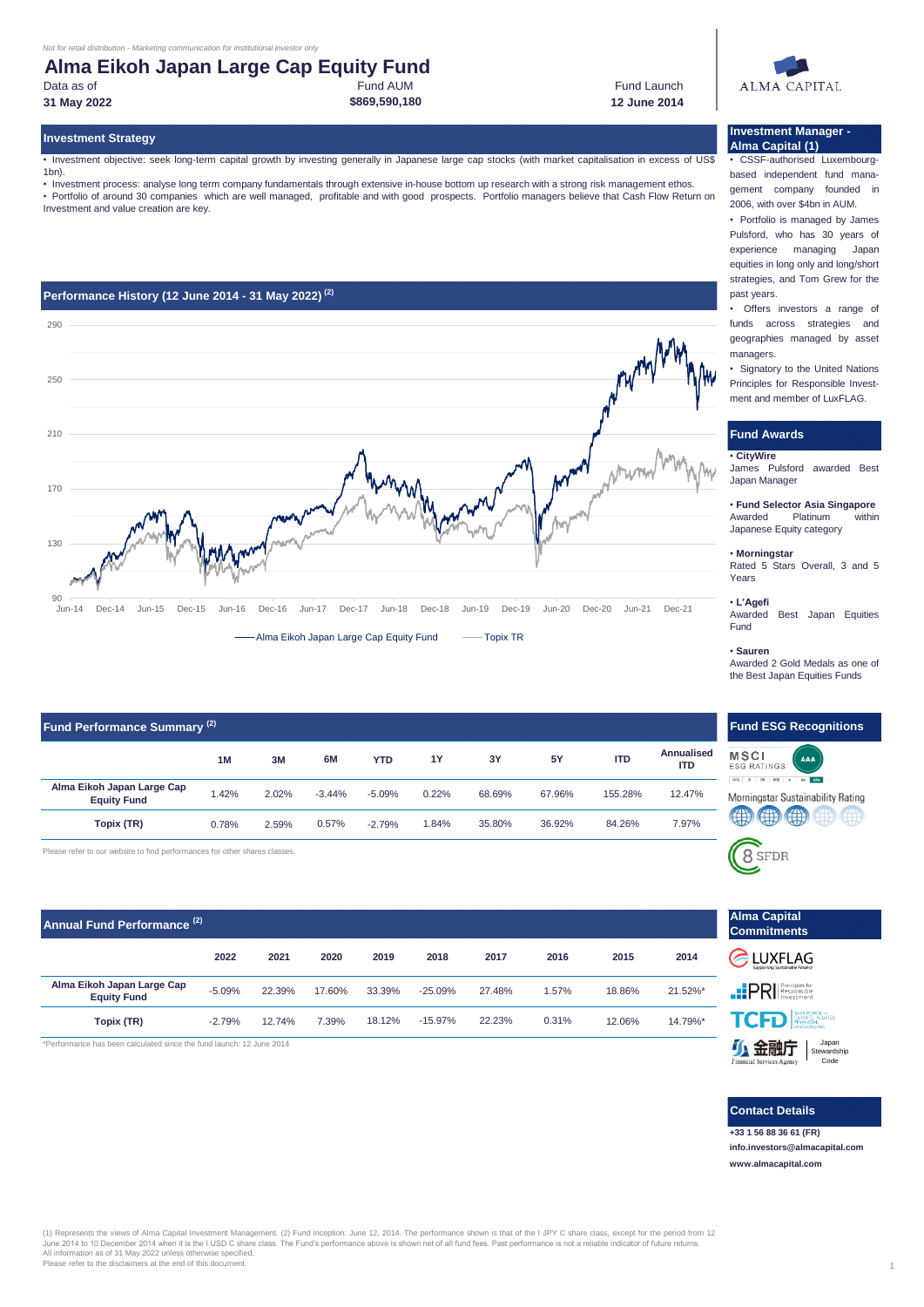| Alma Eikoh Japan Large Cap Equity Fund |               |
|----------------------------------------|---------------|
| Data as of                             | Fund AUM      |
| 31 May 2022                            | \$869,590,180 |

**Fund Characteristics**

| Portfolio Characteristics <sup>(3)</sup> |             |            |  |  |  |  |  |
|------------------------------------------|-------------|------------|--|--|--|--|--|
| <b>Main indicators</b>                   | <b>Fund</b> | Topix (TR) |  |  |  |  |  |
| No. of securities                        | 33          | 2,171      |  |  |  |  |  |
| Weighted Average Market Cap (¥ bn)       | 3,373       | 5,110      |  |  |  |  |  |
| Median Market Cap (¥ bn)                 | 1,454       | 43         |  |  |  |  |  |
| Dividend Yield (%)                       | 2.3         | 2.5        |  |  |  |  |  |
| Historical Price / Earnings (x)          | 14.3        | 13.8       |  |  |  |  |  |
| Historical Price / Cashflow (x)          | 9.4         | 9.7        |  |  |  |  |  |
| Historical Price / Book (x)              | 1.3         | 1.2        |  |  |  |  |  |
| Volatility (%)                           | 21.0        | 19.3       |  |  |  |  |  |
| Sharpe ratio                             | 0.6         | 0.4        |  |  |  |  |  |
| Active share (%)                         | 86.7        |            |  |  |  |  |  |
| <b>Beta</b>                              | 1.0         | ۰          |  |  |  |  |  |
| Tracking error (%)                       | 5.9         | ۰          |  |  |  |  |  |
| Information ratio                        | 0.8         |            |  |  |  |  |  |

| Top 10 Issuers <sup>(3)</sup>   |                               |       |  |  |  |  |  |
|---------------------------------|-------------------------------|-------|--|--|--|--|--|
| <b>Issuer name</b>              | <b>Sector</b>                 | % AUM |  |  |  |  |  |
| MITSUBISHI UFJ FINANCIAL GRC    | <b>Financials</b>             | 6.57  |  |  |  |  |  |
| <b>SUMCO CORP</b>               | <b>Information Technology</b> | 4.91  |  |  |  |  |  |
| <b>RENESAS ELECTRONICS CORP</b> | <b>Information Technology</b> | 4.86  |  |  |  |  |  |
| <b>SCREEN HOLDINGS CO LTD</b>   | <b>Information Technology</b> | 4.68  |  |  |  |  |  |
| ROHM CO LTD                     | <b>Information Technology</b> | 4.58  |  |  |  |  |  |
| ORIX CORP                       | Financials                    | 3.80  |  |  |  |  |  |
| <b>FUJITSU LTD</b>              | <b>Information Technology</b> | 3.66  |  |  |  |  |  |
| <b>KAO CORP</b>                 | <b>Consumer Staples</b>       | 3.53  |  |  |  |  |  |
| ASAHI GROUP HOLDINGS LTD        | <b>Consumer Staples</b>       | 3.48  |  |  |  |  |  |
| <b>INPEX CORP</b>               | Energy                        | 3.40  |  |  |  |  |  |
|                                 | <b>TOTAL:</b>                 | 43.47 |  |  |  |  |  |

|             | Portfolio Characteristics (3) |            | Sector Exposure (% AUM) <sup>(3)</sup>                              |
|-------------|-------------------------------|------------|---------------------------------------------------------------------|
|             | <b>Fund</b>                   | Topix (TR) | 8.5<br><b>Communication Services</b><br>0.0                         |
|             | 33                            | 2,171      | $\overline{2.2}$<br><b>Real Estate</b><br>0.0                       |
| $\n  f$ bn) | 3,373                         | 5,110      | 1.3<br>Utilities                                                    |
|             | 1,454                         | 43         | 1.5<br>0.0<br>Cash & Other                                          |
|             | 2.3                           | 2.5        | 1.9<br>1.0                                                          |
|             | 14.3                          | 13.8       | Energy<br>3.4                                                       |
|             | 9.4                           | 9.7        | 6.0<br>Materials<br>8.4                                             |
|             | 1.3                           | 1.2        | $8.5$<br>$8.4$<br><b>Health Care</b>                                |
|             | 21.0                          | 19.3       | 18.1<br><b>Consumer Discretionary</b><br>10.0                       |
|             | 0.6                           | 0.4        | 9.9<br>Financials<br>10.4                                           |
|             | 86.7                          | $\sim$     | 6.9<br><b>Consumer Staples</b><br>11.0                              |
|             | 1.0                           | ۰          | 24.1<br>Industrials                                                 |
|             | 5.9                           |            | 12.0<br>13.5                                                        |
|             | 0.8                           | ٠          | Information Technology<br>33.1                                      |
|             |                               |            | Alma Eikoh Japan Large Cap Equity Fund<br>$\blacksquare$ Topix (TR) |

| <b>Key Facts</b>                           |                                                                    |                   |                   |                      |                                                                                              |                   |                   |  |  |
|--------------------------------------------|--------------------------------------------------------------------|-------------------|-------------------|----------------------|----------------------------------------------------------------------------------------------|-------------------|-------------------|--|--|
| <b>Issuer / Manager</b>                    | Alma Capital Investment Funds / Alma Capital Investment Management |                   |                   |                      |                                                                                              |                   |                   |  |  |
| <b>Fund Type</b>                           | Luxembourg UCITS SICAV                                             |                   |                   |                      |                                                                                              |                   |                   |  |  |
| <b>Share Classes</b>                       | <b>I JPY C</b>                                                     | <b>I USD-H C</b>  | <b>I EUR C</b>    | <b>I EUR D</b>       | I EUR-H C                                                                                    | I GBP C           | I GBP-H C         |  |  |
| <b>ISIN-Code</b>                           | LU1013116519                                                       | LU1013117160      | LU1870374508      | LU1870374920         | LU1013116782                                                                                 | LU1152097108      | LU1013116949      |  |  |
| <b>BBG Ticker</b>                          | <b>AEJPIJA LX</b>                                                  | <b>AEJIUHA LX</b> | <b>AEJLIEC LX</b> | <b>AEJLIED LX</b>    | <b>AEJIEHA LX</b>                                                                            | <b>AEKJEGC LX</b> | <b>AEJIGHA LX</b> |  |  |
| <b>Currency</b>                            | <b>JPY</b>                                                         | <b>USD</b>        | <b>EUR</b>        | <b>EUR</b>           | <b>EUR</b>                                                                                   | <b>GBP</b>        | <b>GBP</b>        |  |  |
| Management Fee p.a. <sup>(4)</sup>         | 0.90%                                                              | 0.90%             | 0.90%             | 0.90%                | 0.90%                                                                                        | 0.90%             | 0.90%             |  |  |
| Tax d'abonnement p.a.                      | 0.01%                                                              | 0.01%             | 0.01%             | 0.01%                | 0.01%                                                                                        | 0.01%             | 0.01%             |  |  |
| <b>Initial Issue Price</b>                 | ¥10,000                                                            | \$100             | € 100             | € 100                | € 100                                                                                        | £100              | £100              |  |  |
| <b>Launch Date</b>                         | 10 December 2014                                                   | 12 June 2014      | 04 February 2019  | 08 March 2019        | 10 December 2014                                                                             | 17 February 2015  | 12 June 2014      |  |  |
| <b>Subscription and Redemption Cut-Off</b> |                                                                    |                   |                   | 12:00 p.m. CET (T-1) |                                                                                              |                   |                   |  |  |
| <b>Valuation Day (T)</b>                   |                                                                    |                   |                   | Daily                |                                                                                              |                   |                   |  |  |
| <b>NAV Publication</b>                     | Daily, published on a T+0 basis                                    |                   |                   |                      |                                                                                              |                   |                   |  |  |
| <b>Settlement</b>                          | $T+3$                                                              |                   |                   |                      |                                                                                              |                   |                   |  |  |
| Depositary, Administrator, Transfer Agent  | <b>BNP Paribas Securities Services</b>                             |                   |                   |                      |                                                                                              |                   |                   |  |  |
| Registered Countries <sup>(5)</sup>        |                                                                    |                   |                   |                      | Austria, Belgium, France, Germany, Italy, Luxembourg, Singapore, Switzerland, United Kingdom |                   |                   |  |  |
| <b>SRRI</b>                                | 6                                                                  |                   |                   |                      |                                                                                              |                   |                   |  |  |

(3) Source: Alma Capital Investment Management. (4) Management Fee is payable monthly to the Management Company and is calculated on each Valuation Day on the basis of the Net Asset Value of the relevant Share Class. The<br>I

**12 June 2014** Fund Launch

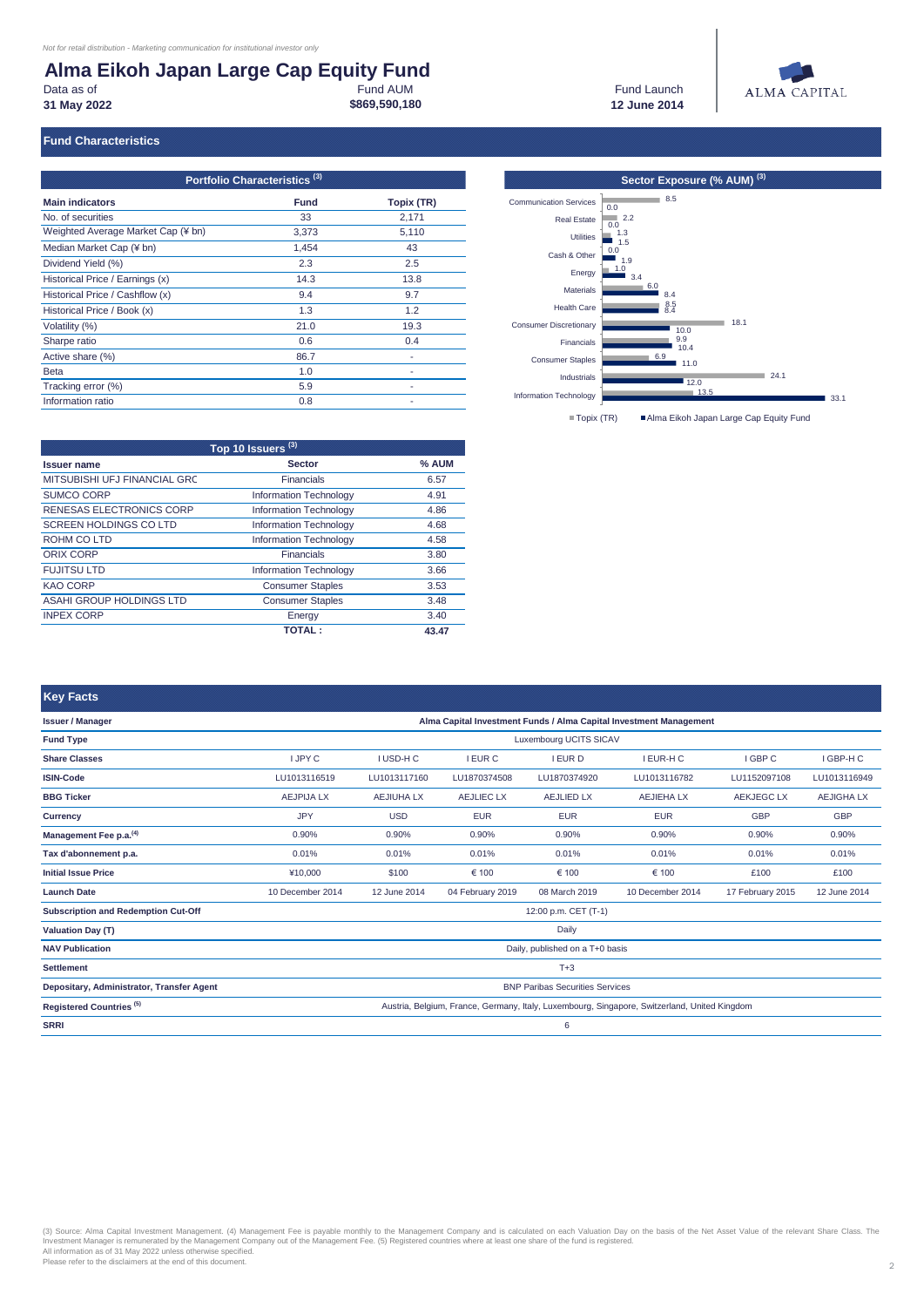# **Alma Eikoh Japan Large Cap Equity Fund** Data as of Fund AUM Fund Launch

**31 May 2022 \$869,590,180 12 June 2014**



**Commentary - Alma Capital - May 2022 (6)**

#### **Fund**

The Fund rose by 1.42% (JPY share class) in May, outperforming Topix which rose by 0.78% (dividends reinvested).

Both stock selection and sector allocation added value over the month and contributed to the fund's outperformance of the Topix benchmark. There was a strong positive contribution to sector allocation from the heavy overweight in Semiconductors & Semiconductor Equipment and the overweight in Energy also added value as did the underweights in Media & Entertainment, Consumer Services and Real Estate. There were negative contributions from the underweights in Consumer Durables & Apparel and Capital Goods as well as from overweights in Software & Services and Household & Personal Products. Stock selection was good amongst the fund's semiconductor related holdings with strong contributions coming from the positions in IC and device maker Rohm, wafer maker Sumco and SPE company Screen Holdings. The positions in Komatsu, the construction and mining machinery company, and household goods maker, Lixil, also added value. The position in brewer Asahi group was an underperformer in May after announcing weaker results and outlook than the market expected due to raw materials impacts. The small position in biotechnology firm Peptidream performed poorly though on no specific news and the positions in Ibiden and Fujifilm, the imaging and CDMO business also detracted from performance.

The first fortnight of May saw the majority of Japanese corporates announce full year results and forecasts for fiscal year 2022 providing an insight into the challenges and opportunities for companies in the face of inflation, rising rates and deteriorating economic conditions. JMDC, a prior holding of the portfolio, released a flat set of Q4 numbers impacted by an inability to further ramp up consulting revenues due to hiring constraints, however we are confident that long term prospects for the company remain very strong. The shares sold off sharply after the results announcement, continuing their weaker performance this year and after meeting the company we purchased a position. We decided to sell our holding in Recruit Holdings whose Indeed recruitment platform enjoys a globally dominant position and has performed very strongly this year driven by a very tight labour market in the US. We have some concerns about the outlook for profits in the face of a cyclical downturn in light of the operating leverage of the platform. The continued market weakness at the start of the month allowed us to purchase positions in two IT software companies we regard as being very high quality with strong cashflow and good growth prospects. Nomura Research Institute have very strong business consulting and shared online service operations with a high proportion of recurring revenue, they are primed to continue to grow solidly, benefitting from Digital Transformation of the private sector domestically and additionally should continue to see strong growth from their Star system for the banking industry. Fujitsu continues to improve as a business, rapidly adapting its offering to the cloud and we expect margins to improve both domestically through greater use of automation and off-shoring and overseas as they rationalise and focus their operations. We decided to sell our position in semiconductor IC packaging maker Ibiden as we have become concerned that their heavy capex plan as they aggressively expand capacity could result in a slump in profitability when combined with the weakness we can see developing in PC shipments in 2022. Finally we sold our position in Fanuc where we have become more nervous about margins in light of rising component and logistics costs and the likelihood of a peaking out in demand in response to weaker economic conditions.

#### **Market Review and Outlook**

In the early part of May, global equities continued to perform poorly affected by concerns over inflation, higher rates and recessionary risks. These concerns were in part supported by financial results announcements in the US where consumer facing companies such as Target and Amazon released weaker numbers and forecasts than expected. The US CPI continued to post very high numbers with the release of the April figure of +8.3% and with nonfarm payroll numbers showing a further rise, the market continued to sell treasuries with the 10 year US yield exceeding 3% for the first time this year. One of the other major concerns facing the market and adding to general supply chain and economic woes has been the lockdown in China, however in the middle of May reports came out that Shanghai would be reopening and aiming for a resumption of normality from June 1st. Furthermore the Chinese authorities announced various new economic support measures throughout the second half of the month aimed at supporting both the property market and wider economy. This news, alongside comments from Jerome Powell the fed chairman that suggested a low likelihood of hikes in excess of 50bps at the forthcoming FOMC meetings, improved market sentiment with the trends in equities seen in the first half of May broadly reversing in the second half. Oil however resumed its rise over the increasing likelihood of further European sanctions on Russian oil and gas. Brent crude finished the month at \$123 per barrel and this was reflected in the stock market with Energy stocks comfortably the best performing sector. Other leading market sectors included Semiconductors & Semiconductor Equipment, Consumer Durables and Apparel, Technology Hardware & Equipment as well as Insurance and Utilities. The weakest market sectors were Household & Personal Products, Banks, Food and Staples Retailing, Media & Entertainment and Food, Beverage & Tobacco.

Domestic CPI numbers for April came out on the 20th of May and were in line with estimates at +2.5% which remains high in Japan's recent history but low in a global context. The jump from March's +1.3% number is largely due to the mobile tariff price cut from last year falling out on a YoY basis. The BOJ retain their dovish stance acknowledging the current inflationary environment only as temporary. The preliminary Q1 GDP estimate was announced on the 18th May and showed a drop of 1.0% QoQ and this strongly surpassed estimates which were closer to -2%; real consumer spending remained flat over the quarter. Consumer sentiment in Japan appears to have stabilised somewhat with the May Sentiment Index recovering modestly to 32.9 and April retail sales up 2.9% YoY. Whilst the Japanese are beginning to experience inflation, it is in absolute terms reasonably limited, consumer savings remain at highs and the employment market remains extremely tight. Business conditions also remain stable with the Manufacturing PMI flat MoM at 53.3 and the service PMI showing an improvement to 52.6, the highest level seen so far in 2022 and likely reflective of the continued reopening of society, especially with regards to domestic tourism. The Economy watchers survey also showed an improvement both for current conditions and outlook with May numbers of 52.6 from 50.7 and 51.3 from 48.0 respectively.

In May there was more incrementally positive news than in the two months prior with the Chinese government announcing the schedule for reopening in Shanghai alongside stimulatory economic measures and in the US a slightly more dovish tone from Jay Powell than the market had expected. It remains the case however that inflation and economic conditions overall continue to worsen and it is still unclear to what extent this is priced in to markets and to what extent company fundamentals will be impacted both on the cost side and on the demand side with both consumers and businesses squeezed by higher costs. We continue to look closely at individual company fundamentals in light of the changing scenario with the portfolio resultantly more defensively positioned than it was earlier in the year. We still believe our portfolio companies remain attractively priced in light of their medium growth prospects and their ability to weather the inflationary storm now underway. In order of magnitude the portfolio is overweight in Semiconductors & Semiconductor Technology, Software & Services, Energy, Food & Staples Retailing and Materials. We are underweight Capital Goods, Telecommunication Services, Technology Hardware & Equipment, Consumer Durables & Apparel and Media & Entertainment. We continue to believe that Japanese companies offer attractive fundamentals with the Topix trading at a prospective PER of 12.7x and a dividend yield of 2.47%. Recent year-end financial results were impressive with net profits of Topix nonfinancials up 75% YoY driven by economic beneficiaries, notably trading companies and shippers. Perhaps more excitingly for investors, these profits flowed through to shareholders with 74% of companies hiking their dividend and share buybacks up 63% to \$32bn, a post financial crisis high, as corporate governance continues to advance. Despite worsening economic conditions, company forecasts for the upcoming fiscal year are still on aggregate strong with recurring profit guidance calling for growth of +10.7% and the likelihood of further improvement in returns to shareholders high.